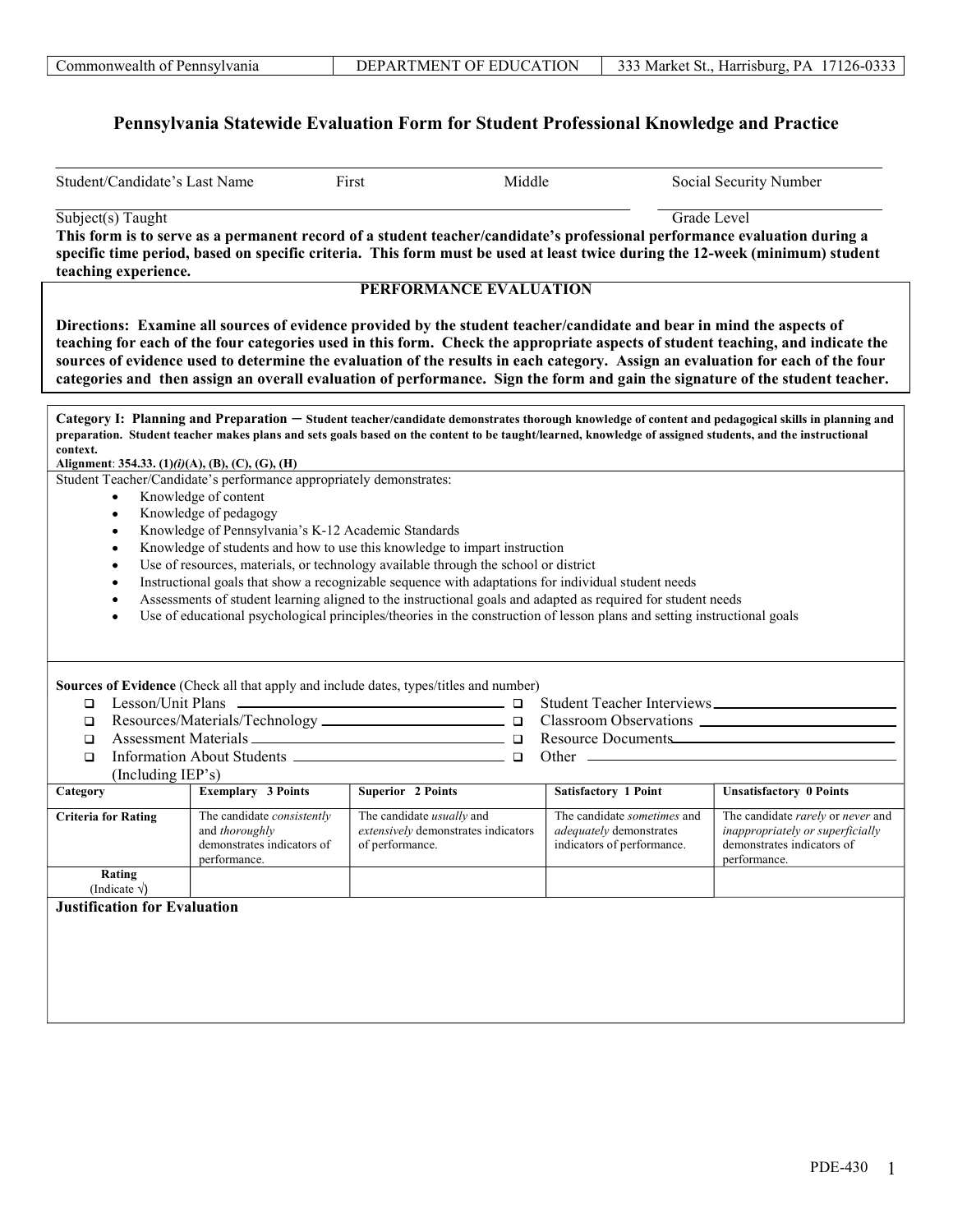|                                     | Student/Candidate's Last Name                                       | First<br>Middle                                                                                                                                                                                                                                                                   |                             | Social Security Number                                                 |
|-------------------------------------|---------------------------------------------------------------------|-----------------------------------------------------------------------------------------------------------------------------------------------------------------------------------------------------------------------------------------------------------------------------------|-----------------------------|------------------------------------------------------------------------|
| Alignment: 354.33. (1)(i)(E), (B)   |                                                                     | Category II: Classroom Environment - Student teacher/candidate establishes and maintains a purposeful and equitable environment for learning, in<br>which students feel safe, valued, and respected, by instituting routines and setting clear expectations for student behavior. |                             |                                                                        |
|                                     | Student Teacher/Candidate's performance appropriately demonstrates: |                                                                                                                                                                                                                                                                                   |                             |                                                                        |
| $\bullet$                           |                                                                     | Expectations for student achievement with value placed on the quality of student work                                                                                                                                                                                             |                             |                                                                        |
| ٠                                   | Attention to equitable learning opportunities for students          |                                                                                                                                                                                                                                                                                   |                             |                                                                        |
| ٠                                   |                                                                     | Appropriate interactions between teacher and students and among students                                                                                                                                                                                                          |                             |                                                                        |
| $\bullet$<br>$\bullet$              |                                                                     | Effective classroom routines and procedures resulting in little or no loss of instructional time<br>Clear standards of conduct and effective management of student behavior                                                                                                       |                             |                                                                        |
| $\bullet$                           |                                                                     | Appropriate attention given to safety in the classroom to the extent that it is under the control of the student teacher                                                                                                                                                          |                             |                                                                        |
| $\bullet$                           | Ability to establish and maintain rapport with students             |                                                                                                                                                                                                                                                                                   |                             |                                                                        |
|                                     |                                                                     |                                                                                                                                                                                                                                                                                   |                             |                                                                        |
| $\Box$<br>□<br>Category             | Student Teacher/Candidate<br><b>Exemplary 3 Points</b>              | $\Box$<br><b>Superior 2 Points</b>                                                                                                                                                                                                                                                | <b>Satisfactory 1 Point</b> | Resources/Materials/Technology/Space<br><b>Unsatisfactory 0 Points</b> |
| <b>Criteria for Rating</b>          | The candidate consistently                                          | The candidate usually and                                                                                                                                                                                                                                                         | The candidate sometimes and | The candidate rarely or never and                                      |
|                                     | and thoroughly                                                      | extensively demonstrates indicators                                                                                                                                                                                                                                               | adequately demonstrates     | inappropriately or superficially                                       |
|                                     | demonstrates indicators of                                          | of performance.                                                                                                                                                                                                                                                                   | indicators of performance.  | demonstrates indicators of                                             |
| Rating<br>(Indicate $\sqrt{}$ )     | performance.                                                        |                                                                                                                                                                                                                                                                                   |                             | performance.                                                           |
|                                     |                                                                     |                                                                                                                                                                                                                                                                                   |                             |                                                                        |
|                                     |                                                                     |                                                                                                                                                                                                                                                                                   |                             |                                                                        |
|                                     |                                                                     |                                                                                                                                                                                                                                                                                   |                             |                                                                        |
| <b>Justification for Evaluation</b> |                                                                     |                                                                                                                                                                                                                                                                                   |                             |                                                                        |
|                                     |                                                                     |                                                                                                                                                                                                                                                                                   |                             |                                                                        |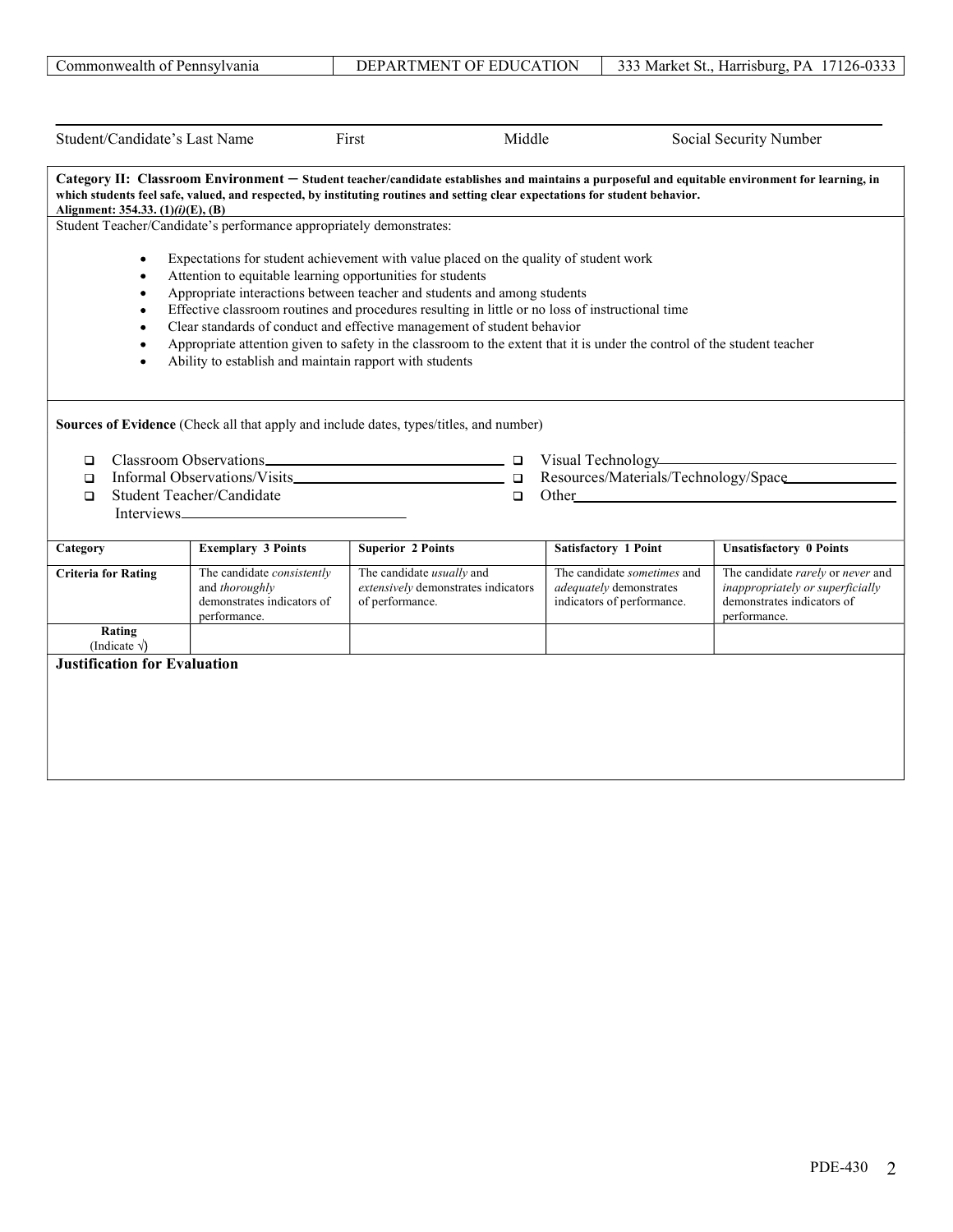| Student/Candidate's Last Name                                                                                                                                                                                                                                          | First                                                                                                                      | Middle                                                                                                                                                                                                                                                                                                                                                                                                                                                                                                       |                                                                                                                                                                                                                                | Social Security Number                                                                                                                 |
|------------------------------------------------------------------------------------------------------------------------------------------------------------------------------------------------------------------------------------------------------------------------|----------------------------------------------------------------------------------------------------------------------------|--------------------------------------------------------------------------------------------------------------------------------------------------------------------------------------------------------------------------------------------------------------------------------------------------------------------------------------------------------------------------------------------------------------------------------------------------------------------------------------------------------------|--------------------------------------------------------------------------------------------------------------------------------------------------------------------------------------------------------------------------------|----------------------------------------------------------------------------------------------------------------------------------------|
| Category III - Instructional Delivery - Student teacher/candidate, through knowledge of content, pedagogy and skill in delivering instruction, engages<br>students in learning by using a variety of instructional strategies.<br>Alignment: 354.33. (1)(i)(D),(F),(G) |                                                                                                                            |                                                                                                                                                                                                                                                                                                                                                                                                                                                                                                              |                                                                                                                                                                                                                                |                                                                                                                                        |
| Student Teacher/candidate's performance appropriately demonstrates:                                                                                                                                                                                                    |                                                                                                                            |                                                                                                                                                                                                                                                                                                                                                                                                                                                                                                              |                                                                                                                                                                                                                                |                                                                                                                                        |
| $\bullet$<br>$\bullet$<br>$\bullet$<br>٠<br>٠<br>٠<br>Feedback to students on their learning<br>٠<br>Sources of Evidence (Check all that apply and include dates, types/titles, or number)<br>$\Box$<br>$\Box$<br>$\Box$                                               | Instructional goals reflecting Pennsylvania K-12 standards<br>Integration of disciplines within the educational curriculum | Use of knowledge of content and pedagogical theory through his/her instructional delivery<br>Communication of procedures and clear explanations of content<br>Use of questioning and discussion strategies that encourage many students to participate<br>Engagement of students in learning and adequate pacing of instruction<br>Use of informal and formal assessments to meet learning goals and to monitor student learning<br>Flexibility and responsiveness in meeting the learning needs of students |                                                                                                                                                                                                                                | Use of instructional goals that show a recognizable sequence, clear student expectations, and adaptations for individual student needs |
| Student Teacher/Candidate<br>$\Box$                                                                                                                                                                                                                                    |                                                                                                                            | $\Box$                                                                                                                                                                                                                                                                                                                                                                                                                                                                                                       | Other the contract of the contract of the contract of the contract of the contract of the contract of the contract of the contract of the contract of the contract of the contract of the contract of the contract of the cont |                                                                                                                                        |
| Category                                                                                                                                                                                                                                                               | <b>Exemplary 3 Points</b>                                                                                                  | <b>Superior 2 Points</b>                                                                                                                                                                                                                                                                                                                                                                                                                                                                                     | Satisfactory 1 Point                                                                                                                                                                                                           | <b>Unsatisfactory 0 Points</b>                                                                                                         |
| <b>Criteria for Rating</b><br>and thoroughly<br>performance.                                                                                                                                                                                                           | The candidate consistently<br>demonstrates indicators of                                                                   | The candidate usually and<br>extensively demonstrates indicators<br>of performance.                                                                                                                                                                                                                                                                                                                                                                                                                          | The candidate sometimes and<br>adequately demonstrates<br>indicators of performance.                                                                                                                                           | The candidate rarely or never and<br>inappropriately or superficially<br>demonstrates indicators of<br>performance.                    |
| Rating<br>(Indicate $\sqrt{}$ )                                                                                                                                                                                                                                        |                                                                                                                            |                                                                                                                                                                                                                                                                                                                                                                                                                                                                                                              |                                                                                                                                                                                                                                |                                                                                                                                        |
| <b>Justification for Evaluation</b>                                                                                                                                                                                                                                    |                                                                                                                            |                                                                                                                                                                                                                                                                                                                                                                                                                                                                                                              |                                                                                                                                                                                                                                |                                                                                                                                        |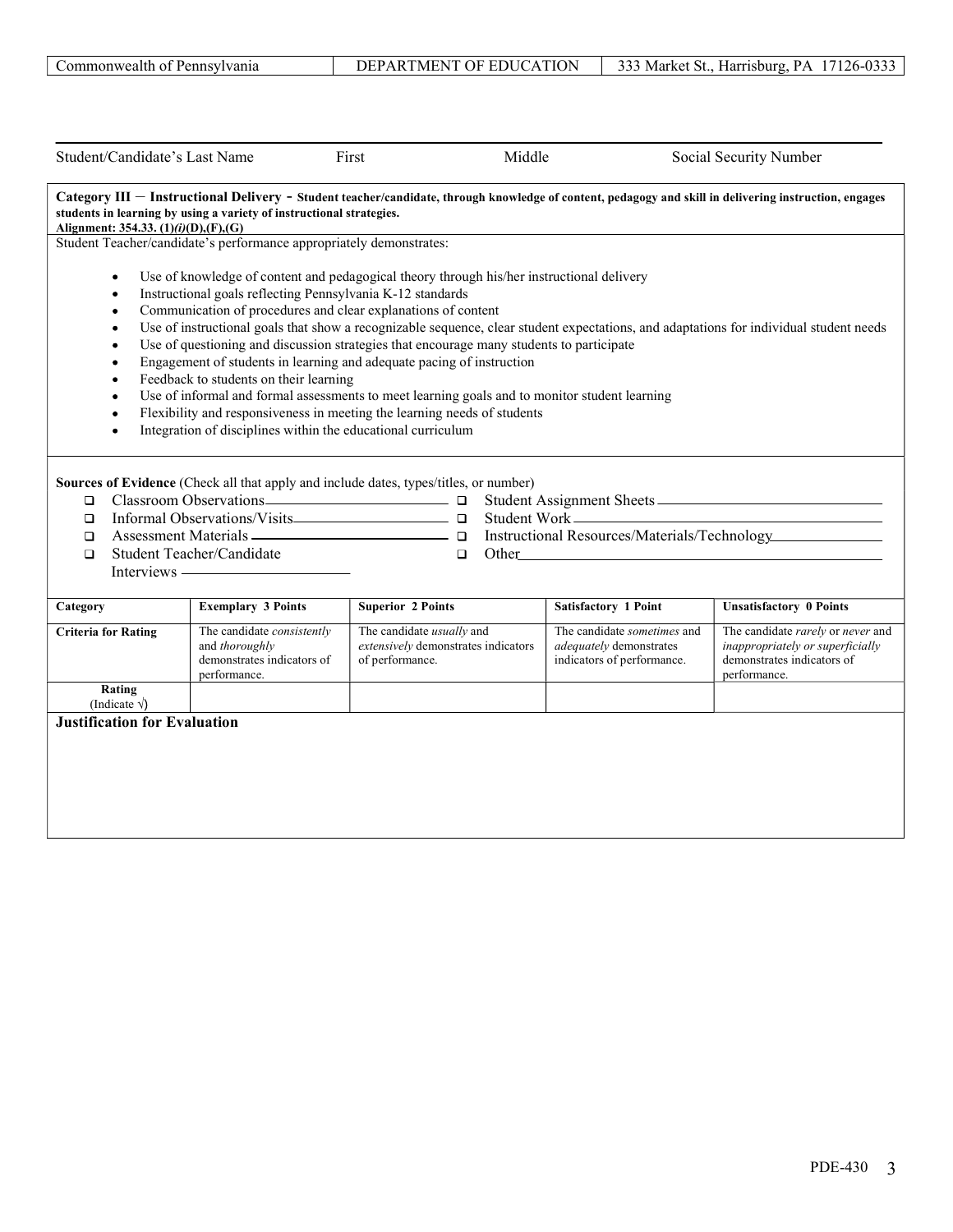|                                                                    | Student/Candidate's Last Name                                                                                                  | Middle<br>First                                                                                                                                                                                                                                                                                                                                                                                                                                                                                                                                                                                                                                                                                                                                               |                                                                                             | Social Security Number                                                                                              |
|--------------------------------------------------------------------|--------------------------------------------------------------------------------------------------------------------------------|---------------------------------------------------------------------------------------------------------------------------------------------------------------------------------------------------------------------------------------------------------------------------------------------------------------------------------------------------------------------------------------------------------------------------------------------------------------------------------------------------------------------------------------------------------------------------------------------------------------------------------------------------------------------------------------------------------------------------------------------------------------|---------------------------------------------------------------------------------------------|---------------------------------------------------------------------------------------------------------------------|
| beyond the classroom/building.<br>Alignment: 354.33. (1)(i)(I),(J) |                                                                                                                                | Category IV - Professionalism - Student teacher/candidate demonstrates qualities that characterize a professional person in aspects that occur in and                                                                                                                                                                                                                                                                                                                                                                                                                                                                                                                                                                                                         |                                                                                             |                                                                                                                     |
|                                                                    | Student Teacher/Candidate's performance appropriately demonstrates:                                                            |                                                                                                                                                                                                                                                                                                                                                                                                                                                                                                                                                                                                                                                                                                                                                               |                                                                                             |                                                                                                                     |
| $\bullet$                                                          | Knowledge of school and/or district events<br>Educators; and local, state, and federal, laws and regulations<br>administrators | Knowledge of school and district procedures and regulations related to attendance, punctuality and the like<br>Knowledge of school or district requirements for maintaining accurate records and communicating with families<br>Knowledge of district or college's professional growth and development opportunities<br>Integrity and ethical behavior, professional conduct as stated in Pennsylvania Code of Professional Practice and Conduct for<br>Effective communication, both oral and written with students, colleagues, paraprofessionals, related service personnel, and<br>Ability to cultivate professional relationships with school colleagues<br>Knowledge of Commonwealth requirements for continuing professional development and licensure |                                                                                             |                                                                                                                     |
| $\Box$<br>$\Box$<br>□<br>$\Box$<br>$\Box$                          | Written Documentation ————————————————————                                                                                     | Sources of Evidence (Check all that apply and include dates, types/titles, or number)<br>Student Teacher Interviews and the Company of Company of Company of Company of Company of Company of Company of Company of Company of Company of Company of Company of Company of Company of Company of Company of Company of                                                                                                                                                                                                                                                                                                                                                                                                                                        |                                                                                             | Student Work<br>Instructional Resources/Materials/Technology                                                        |
| Category                                                           | <b>Exemplary 3 Points</b>                                                                                                      | <b>Superior 2 Points</b>                                                                                                                                                                                                                                                                                                                                                                                                                                                                                                                                                                                                                                                                                                                                      | <b>Satisfactory 1 Point</b>                                                                 | <b>Unsatisfactory 0 Points</b>                                                                                      |
| <b>Criteria for Rating</b>                                         | The candidate consistently<br>and thoroughly<br>demonstrates indicators of<br>performance.                                     | The candidate <i>usually</i> and<br>extensively demonstrates indicators<br>of performance.                                                                                                                                                                                                                                                                                                                                                                                                                                                                                                                                                                                                                                                                    | The candidate sometimes and<br><i>adequately</i> demonstrates<br>indicators of performance. | The candidate rarely or never and<br>inappropriately or superficially<br>demonstrates indicators of<br>performance. |
| Rating<br>(Indicate $\sqrt{}$ )                                    |                                                                                                                                |                                                                                                                                                                                                                                                                                                                                                                                                                                                                                                                                                                                                                                                                                                                                                               |                                                                                             |                                                                                                                     |
| <b>Justification for Evaluation</b>                                |                                                                                                                                |                                                                                                                                                                                                                                                                                                                                                                                                                                                                                                                                                                                                                                                                                                                                                               |                                                                                             |                                                                                                                     |
|                                                                    |                                                                                                                                |                                                                                                                                                                                                                                                                                                                                                                                                                                                                                                                                                                                                                                                                                                                                                               |                                                                                             |                                                                                                                     |